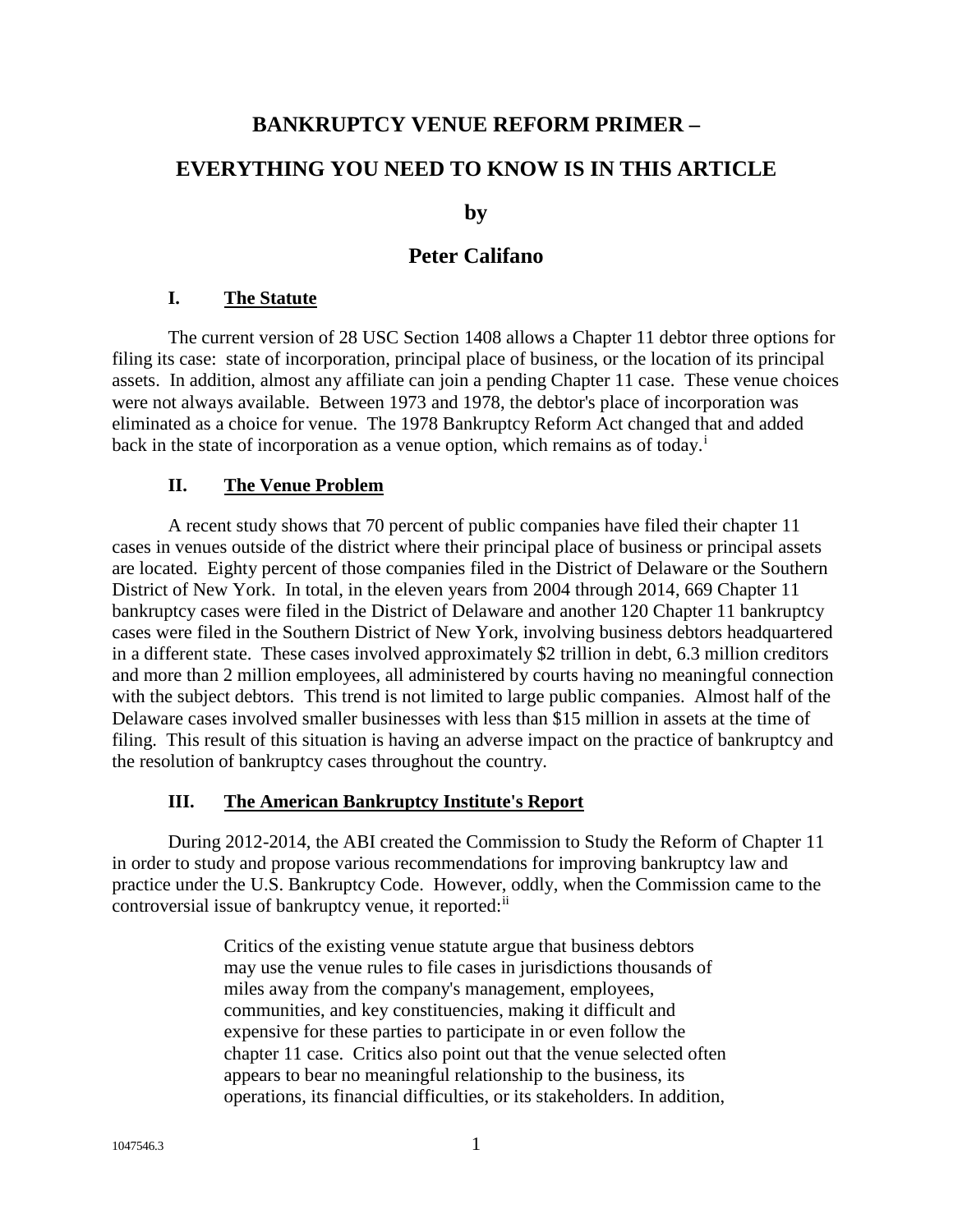some critics also argue that the fees and publicity associated with large chapter 11 cases has led certain jurisdictions to cater to these types of debtors, encouraging businesses to file in their jurisdictions and creating a "race to the bottom" in chapter 11 practice. The two reforms most frequently proposed by critics are the elimination of venue based on place of incorporation and on the affiliate-filing rule.

Supporters of the existing venue statute argue that its flexibility allows business debtors to select the jurisdiction that will facilitate the most effective and value-maximizing reorganization. They observe that many businesses are geographically diverse, with operations, management, employees, and stakeholders dispersed throughout the country (and often overseas). There may not be one particular jurisdiction that is better or more convenient for the business and all stakeholders. They also note that the Southern District of New York and the District of Delaware are typically convenient for most businesses' financial creditors, have expertise in complex financial and operational matters, and have relatively efficient procedures for handling large cases. Moreover, they find value in place of incorporation as a potential venue option because it is easy to identify and it is known, or knowable, by all stakeholders *ex ante*.

And then the Commission inexplicitly "punted" without making a recommendation, prompting Retired Bankruptcy Judge Steven Rhodes (Bankr. E.D. Michigan), in an article in the Wall Street Journal, [iii](#page-11-2) to remark:

> The commission's rejection of chapter 11 venue reform was a serious mistake, as was its refusal to provide any basis for it. The current bankruptcy venue law is the single most significant source of injustice in chapter 11 bankruptcy cases.

#### **IV. National Bankruptcy Review Commission**

Approximately 20 years ago the NBRC had a similar charge to the Commission, yet it addressed the issue of bankruptcy venue and possible reform straight on. After thoroughly reviewing the issue, including considering an extensive minority report from the Delaware Bar, it found that smaller creditors (not necessarily the 20 scheduled creditors) are often disenfranchised in the larger Chapter 11 cases that are filed in remote jurisdictions like Delaware and the SDNY. The NBRC (and the Commission too) found that motions to transfer venue are not often pursued because of the high costs and lack of likely success. And the NBRC noted that the more bankruptcy courts are involved in developing and interpreting the Bankruptcy Code, the better jurisprudence would result. It then recommended:<sup>[iv](#page-11-3)</sup>

#### **3.1.5 Venue Provisions under 28 U.S.C. § 1408**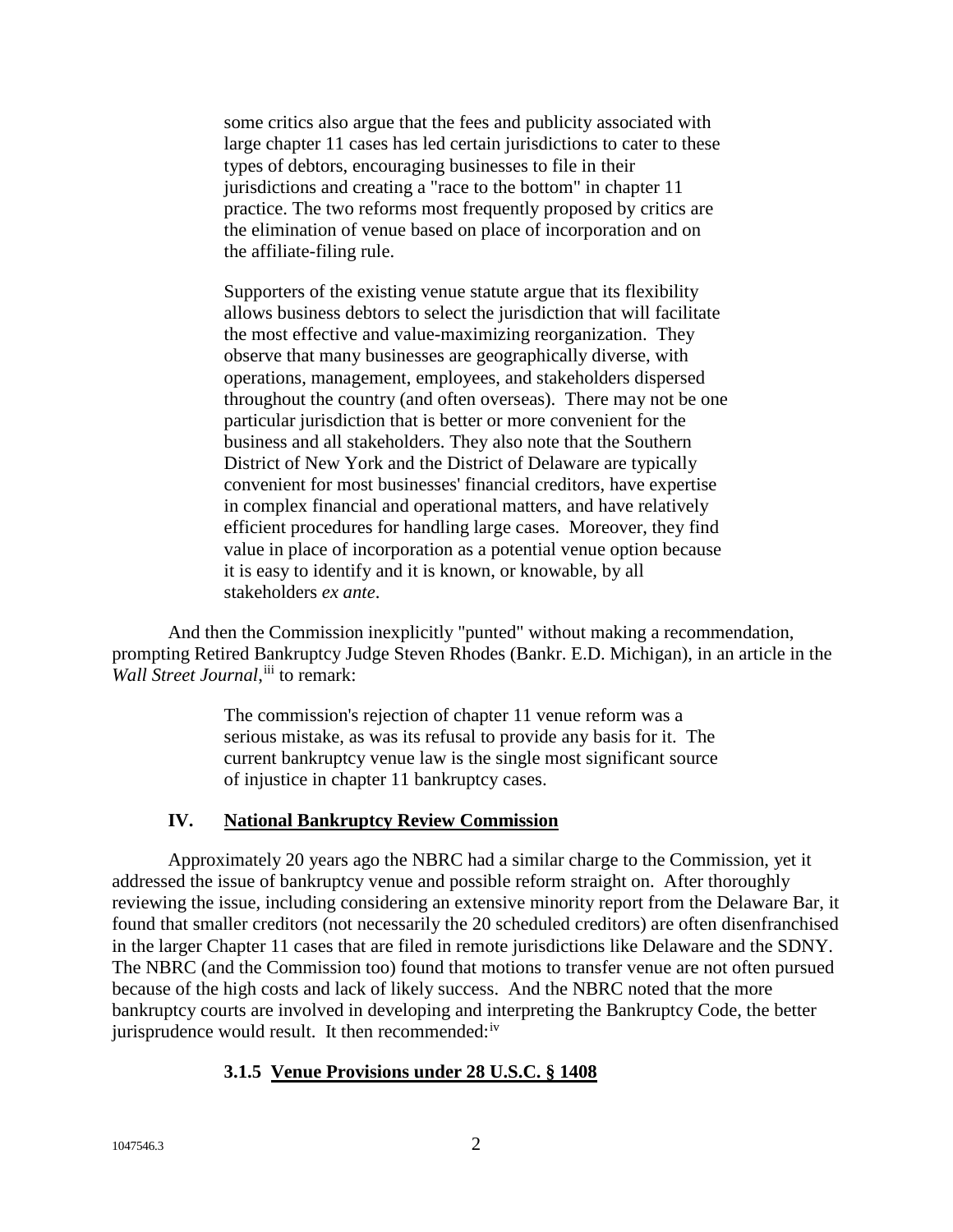**28 U.S.C. § 1408(1) should be amended to prohibit corporate debtors from filing for relief in a district based solely on the debtor's incorporation in the state where that district is located.**

**The affiliate rule contained in 28 U.S.C. § 1408(2) should be amended to prohibit a corporate filing in an improper venue unless such debtor's corporate parent is a debtor in a case under the Bankruptcy Code in that forum. Section 1408(2) should be amended as follows:**

> **(2) in which there is pending a case under title 11 concerning such person's affiliate, as defined in section 101(2)(A) of title 11, general partner, partnership, or a partnership controlled by the same general partner.**

**The court's discretionary power' to transfer venue in the interest of justice and for the convenience of the parties should· not be restricted.**

# **V. The Current Debate**

The public hearings on September 8, 2011 regarding HR 2533, regarding a bill entitled "Chapter 11 Bankruptcy Venue Reform Act of 2011" marked the beginning of the current effort to reform bankruptcy venue and captured the main pro and con arguments for the status quo or reform. Those arguments are summarized as follows: $v$ 

## A. Honorable Frank J. Bailey

Judge Bailey noted that the venue statutes had "simply not worked out the way Congress intended". Due to the overly permissive venue statute of Section 1408, there has been an unexpected distribution of large bankruptcy cases to New York and Delaware based on the convenience of the debtor, its counsel, and large financial institutions. This distribution has unfortunately been at the expense of small creditors, vendors, employees and pensioners. . The *Polaroid* (U.S. Bankruptcy Court, District of Delaware, Case No. 01-10864) and *Evergreen Solar* (U.S. Bankruptcy Court, District of Delaware, Case No. 11-12590) bankruptcy cases were used as examples of filings made in Delaware instead of Massachusetts were local creditors and interests suffered due to the filing in a remote court. In closing, Judge Bailey discussed at length the competency and professionalism of the bench in Massachusetts and in other states, being entirely capable and equal to the task of handling "mega-cases".

## B. Professor Melissa Jacoby

Professor Jacoby noted that since 2005 nearly 70% of the 200 large public companies that have filed bankruptcy have filed their cases in either Delaware or New York using the current venue law. Although some of the companies were headquartered in New York, most were not. Also it was noted that the present bankruptcy venue law is at odds with other venue statutes, e.g.,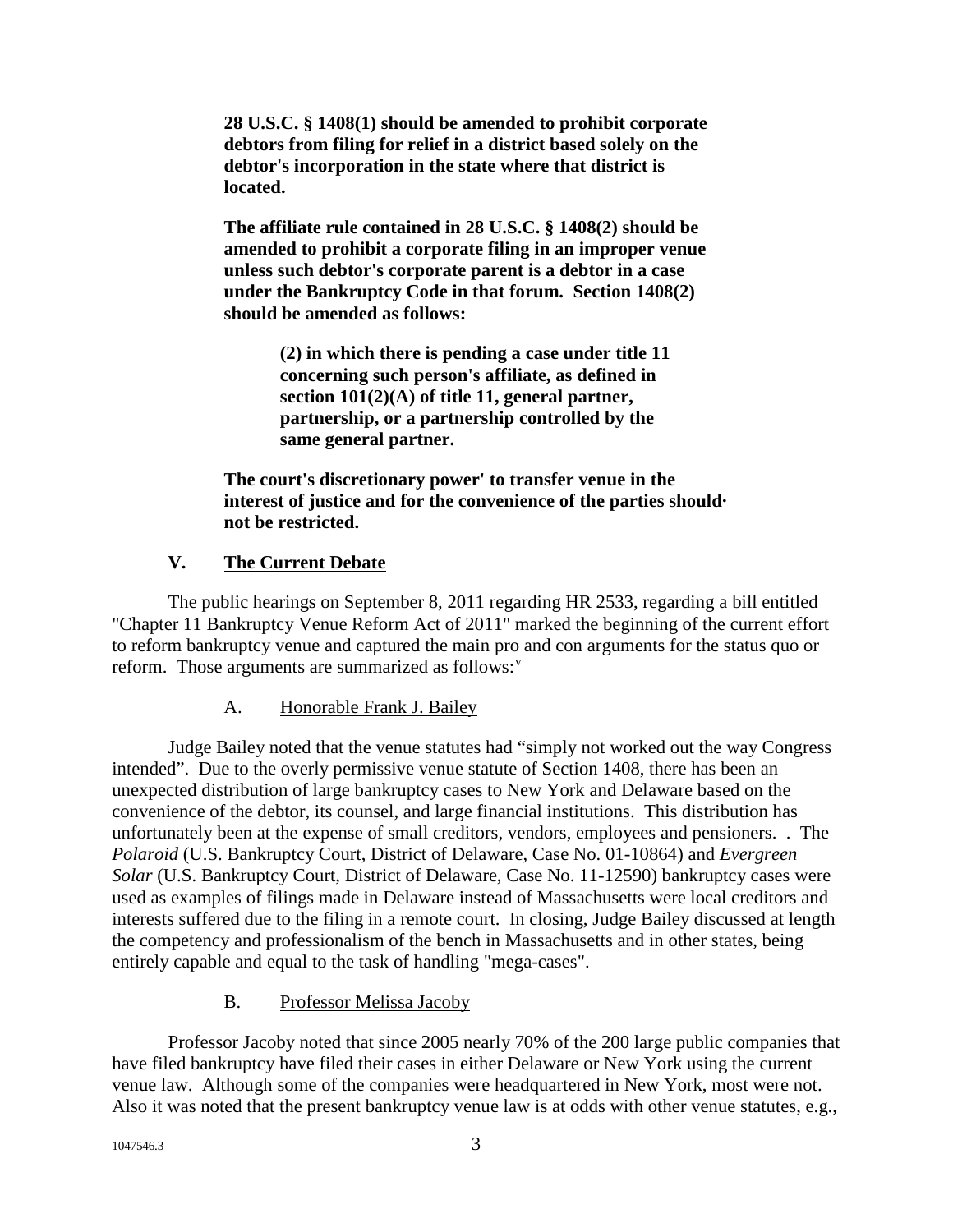plaintiffs in civil cases are not permitted to initiate an action in their state of incorporation and forcing a party to appear in that forum to address claims. On another important point, supporters of the existing venue scheme often argue that eliminating state of incorporation for venue will not actually create venue that is more convenient for creditors and other stakeholders than existing current law. The Delaware State Bar Association raised a similar critique in 1996 with the National Bankruptcy Review Commission. The Commission studied the extensive arguments and information provided by the Delaware State Bar and still found that "disenfranchisement of creditors due to a bankruptcy filing in an inconvenient forum was the single most cited reason in favor of a proposal to amend the venue provisions".

#### C. Professor David Skeel

Professor Skeel argued that it would be a mistake to overturn the long history of bankruptcy practice with the current venue statute. He claimed that it would undermine the effectiveness of the corporate bankruptcy system, increase administrative cost within the system and not help the parties that venue reform was ostensibly designed to help. He noted the expertise of the bench, innovations and speed of the courts in Delaware and New York has attracted large cases to these locations. Professor Skeel also noted that creditors always have the right to transfer cases that had been filed in the wrong venue, that technology has allowed greater out-of-town participation in proceedings in Delaware and New York and finally noted that availability of traditional and special committees to represent collective interest insure that all parties have an ability to effectively input into a bankruptcy case.

## D. Peter C. Califano, Esq.

Mr. Califano, a bankruptcy practitioner from San Francisco, California and appearing on behalf of the Commercial Law League of America argued that "bankruptcy cases are inherently local". The consequences of a corporate bankruptcy are most profound in the region and community in which the debtor's principal place of business or principal assets are located, not only are there jobs involved, but also the local economy might depend, to a larger extent, on business from that debtor. Also bankruptcies filed in remote jurisdictions draw cases away from the parties with the most familiarity with the debtor's operations and those who have an important stake in the case's outcome. For example, employees, local vendors, and retirees will often be unable to attend hearings without incurring insurmountable time and travel expenses. There will also be little or no local media coverage on the progress of the debtor's efforts to reorganize and the participation of creditors and stakeholders will wane. Practitioners know that quite often these interested parties will go down to the local bankruptcy court and meet other similarly situated parties, share information, and develop alliances and informal groups to protect their interests. Ultimately, these efforts might impact official or unofficial committees in the case and even have a direct impact on the provisions of the plan of reorganization.

## **VI. Forum Shopping and the Consequences**

In conjunction with the CLLA, an ad hoc group of lawyers (sometimes referred to as "The Venue Group") researched and found that there is evidence that a significant amount of forum shopping occurs regarding middle market and larger chapter 11 bankruptcy cases resulting in venue in either Delaware or the SDNY. The numbers show:<sup>[vi](#page-11-5)</sup>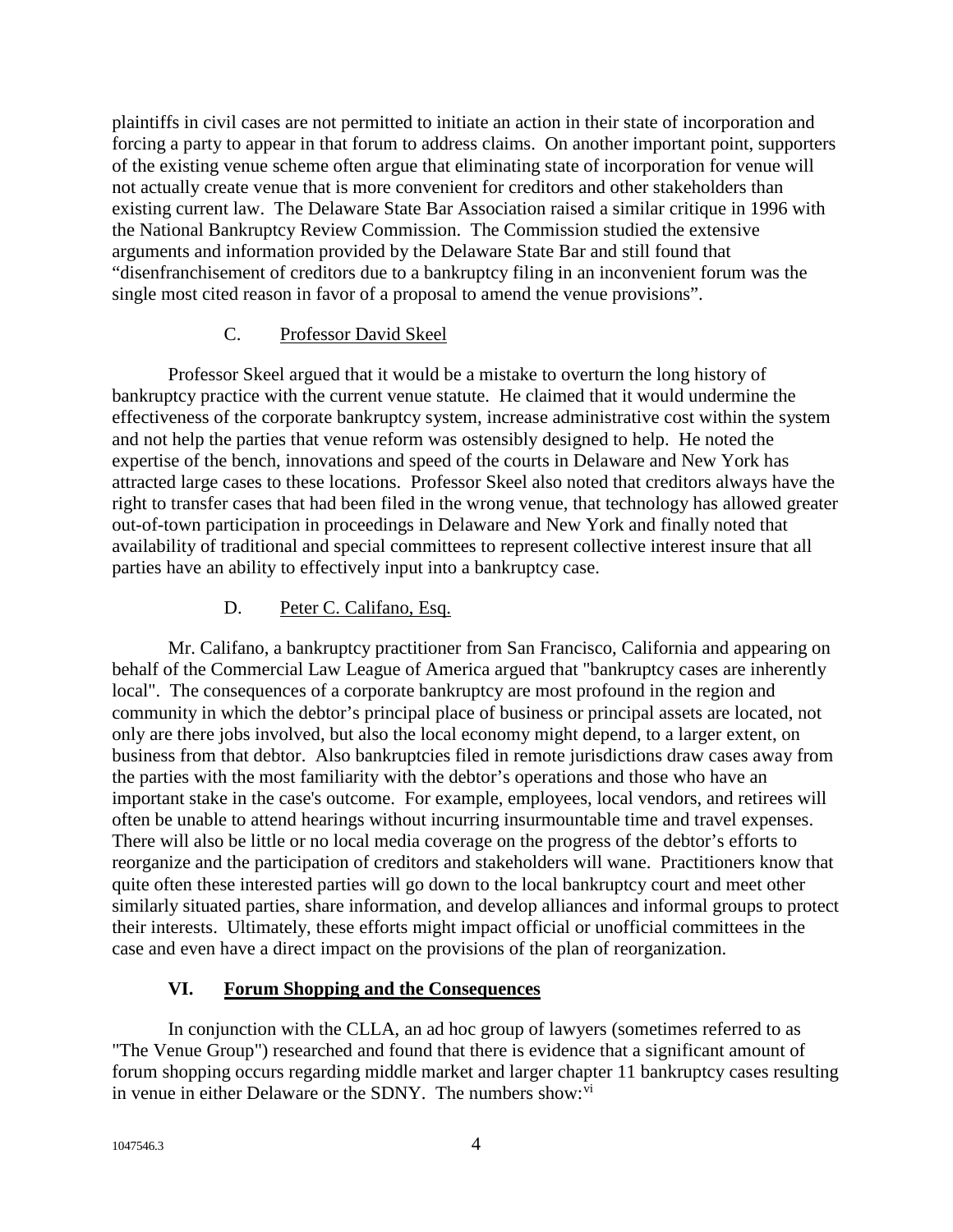- Nationwide, excluding individual chapter 11 cases, nearly 17% of *all* chapter 11 cases are filed in Delaware or SDNY;
- 7 out of 10 "mega-cases" filed between January 1, 2007 and June 30, 2012 forum shopped, a statistical increase in frequency of 14% from the early 1990's and an absolute increase of 130% in the number of mega-cases that forum shopped.
- 80% of the mega-cases that forum shopped between 2007 and 2012 filed in Delaware or Southern District of New York;
- 88% of the megacases that forum shopped relied on state of incorporation or the affiliate filing hook.
- From December 1, 2003 to December 31, 2012, at least 559 business debtors filed in the District of Delaware notwithstanding that their principal places of business and principal assets were situated outside of Delaware. In the same timeframe, 104 business debtors filed in the Southern District of New York notwithstanding that their principal places of business and principal assets were situated elsewhere.
- These 663 filings meant that at least \$860 billion of assets and \$1.8 trillion of liabilities were administered by courts having no meaningful connection with the subject debtors, affecting over 4.5 million creditors and more than 2 million employees.
- The top five states that lost hometown businesses to Delaware and SDNY over the last 10 years were:
	- $\triangleright$  California (85 cases, \$47.3B in assets, \$52.2B liabilities, 617,000 creditors, 87,000 employees);
	- $\triangleright$  New Jersey (51 cases, \$19.6B assets, \$23.1B liabilities, 313,600 creditors, 100,200 employees);
	- Pennsylvania (47 cases, \$28.3B in assets, \$30.2B liabilities, 140,000 creditors, 47,000 employees);
	- $\blacktriangleright$  Illinois (38 cases, \$20.3B in assets, \$28B liabilities, 87,000 creditors, 61,0000 employees); and
	- $\triangleright$  Florida (32 cases, \$10.3B assets, \$11B liabilities, 285,000 creditors, 115,000 employees).
- Even New York has been the victim of forum shopping, having lost at least 32 cases to Delaware consisting of \$12.1B in assets, \$12.6B liabilities, and affecting 216,000 creditors and 30,000 employees.
- Of the chapter 11 business cases filed in Delaware in 2013 (through September 30, including cases that were affiliates of other cases), all but three identified a state other than Delaware as the location of the debtor's principal place of business (a California grocery chain, which claimed that its principal place of business was CT's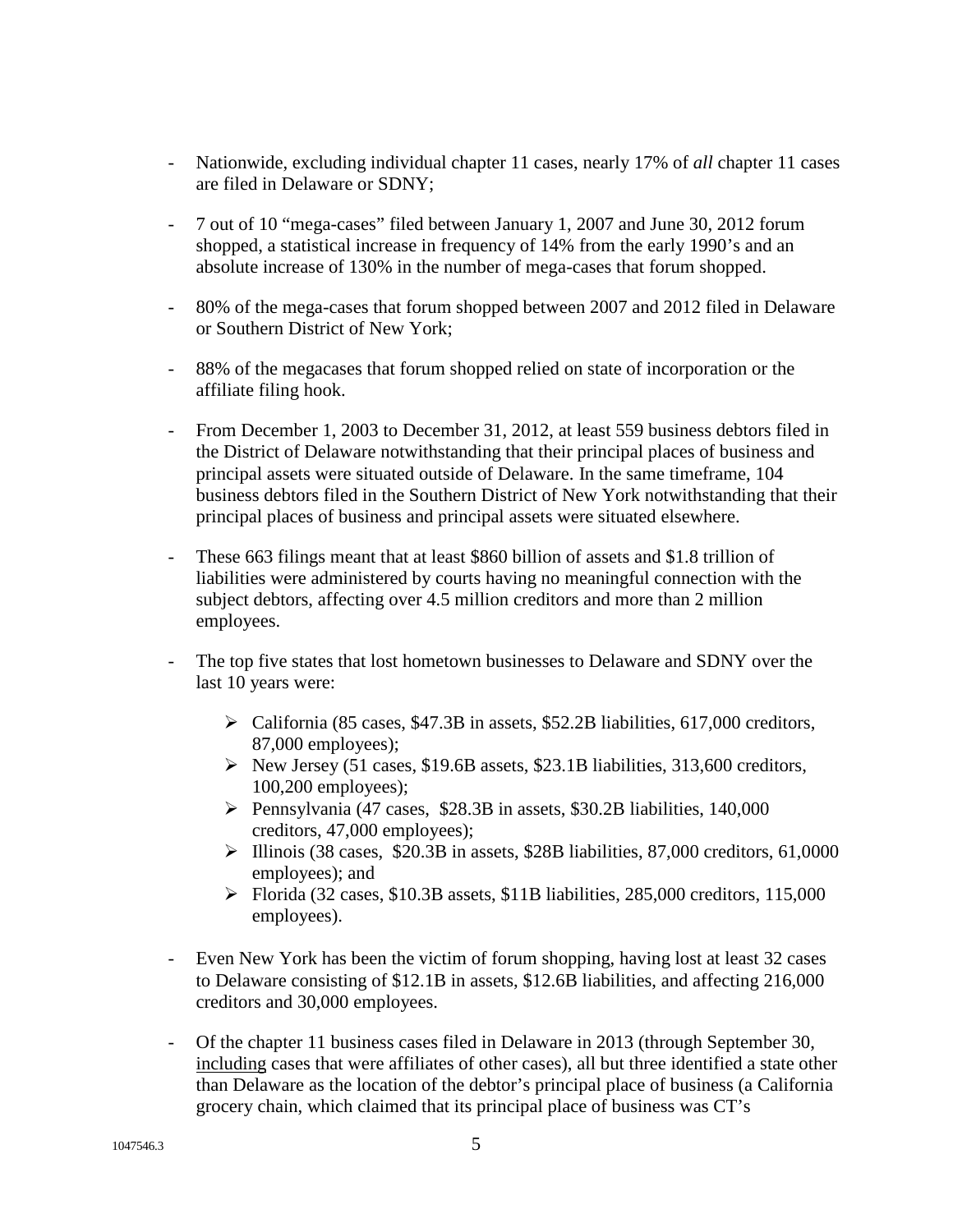Wilmington office, is treated as a non-Delaware debtor for this purpose). Of the chapter 11 business cases filed in the SDNY in 2013 (through September 30), 35 identified a state other than New York as the location of the debtor's principal place of business (excluding foreign debtors).

With the mega-cases and middle market debtors fleeing to Delaware and SDNY, what is left behind in the other 88 federal districts are individual and small business cases. Because the Administrative Office does not publish statistics on the size of companies filing for chapter 11, it is necessary through ECF to sample filings. As an example, we examined filings in the Northern District of Illinois. Of the first 50 business chapter 11 filings in that District in 2013, only two had assets of more than \$5 million (and neither of them had assets of more than \$15 million).

The result of this forum shopping<sup>[vii](#page-11-6)</sup> is having an adverse impact on the practice of bankruptcy and the resolution of bankruptcy cases throughout the country in at least three ways:

#### A. The Appearance of Venue Manipulation Undermines Public Confidence in the Bankruptcy System

The threat of forum shopping to the integrity of the bankruptcy system is and should be of paramount concern. "Rampant forum shopping undermines the perception and integrity of the bankruptcy system." When 7 out of 10 mega-cases flee to other jurisdictions or when a disproportionately high number of large and middle market companies run to Delaware or SDNY to seek refuge from their creditors, employees and local communities, one cannot deny that forum shopping has become rampant. Under current law, the burden is on creditors to request a change of venue and courts have been reluctant to challenge a debtor's choice. Debtors can simply choose any jurisdiction that they perceive will provide them with a desired outcome at the expense of constituents. "The process appears to be manipulable." This perception erodes public confidence and calls into question the fairness of the bankruptcy system.

The perception is that the deck is stacked in favor of debtors and the institutional players. Judges in more favored venues certainly strive to hear the voices of all interested parties who want to speak, but the suspicion that a debtor chose a particular venue for a reason is nonetheless present and it is not irrational. Why else, a creditor located far from where the case was filed must ask itself, did my customer file for bankruptcy in a district where it does not do business or have any meaningful connection if not to obtain an advantage over the other parties in its bankruptcy case? Recently, the *Wall Street Journal* described the frequency of forum shopping in an article about the *Patriot Coal* case: "Lenders and lawyers who get the big cases like taking their troubles to courts in New York and Delaware, which are convenient to their homes and offices and attuned to their concerns." This cynical view will only grow as forum shopping continues to run rampant.

Admittedly it is difficult to directly measure the erosion in public confidence caused by forum shopping. However, when 7 out of 10 mega-cases forum shop, and 80% of those cases are filed in two districts, a reasonable person can conclude that cynicism is rising while confidence in our bankruptcy system is eroding.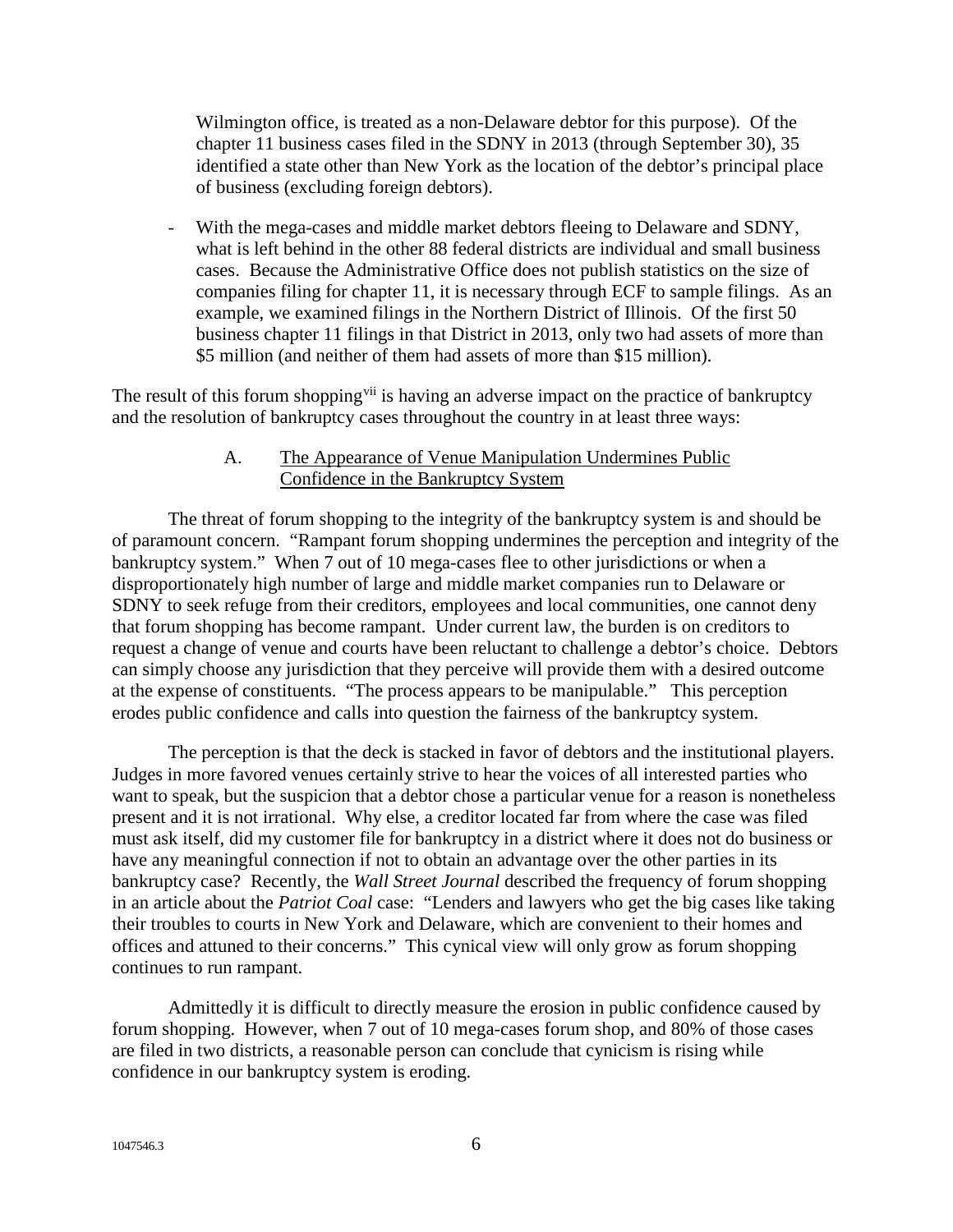#### B. Venue Shopping Disenfranchises Creditors, Employees and Other Parties

Whether it is the geographic distance or the perception that the debtor is manipulating the system, the mass concentration of chapter 11 cases in two districts disenfranchises smaller creditors, employees, retirees and other "local" parties with an interest in a bankruptcy case. This concern has long been recognized by proponents of venue reform and independent commissions studying bankruptcy reform. In 1998, the NBRC recognized that forum shopping and the concentration of cases in Delaware made it more difficult for small creditors and employees to actively participate in a bankruptcy case. Others have understood that the channeling of commercial cases to Delaware and the SDNY, to the inconvenience and detriment of parties located more central to the nexus of the debtor's activities, implicates the norm of equal access to justice.

By choosing to file a chapter 11 case in a distant venue, the debtor is depriving local constituents of their due process. This situation is perhaps best exemplified by the case of *Delphi*, in which retirees in Michigan were disadvantaged by the distance they had to travel to have input in the case, which was filed in New York. In particular, at *Delphi's* confirmation hearing in New York, only one retiree located in Michigan participated in the hearing, and his participation was by telephone. There is no record of any employees participating in person at the confirmation hearing. Had the bankruptcy case been administered closer to *Delphi's* center of business contacts, the retirees would have likely had a greater opportunity to participate in the case.

Another example was the *Polaroid Corporation* case, a company that since its inception in 1937 was headquartered in Cambridge, Massachusetts. When financial difficulties arose in 2001, it fled to Delaware far away from its thousands of Baystate employees and retirees. Similarly, a more recent start-up company, *Evergreen Solar, Inc.*, filed for bankruptcy protection in Delaware in 2011, after having received \$58 million in aid from the Commonwealth of Massachusetts. These examples highlight that companies that are closely identified with the citizens and government of Massachusetts have chosen to file for bankruptcy relief far from their home states.

> These companies filed far from the employees that hoped for a successful outcome in the bankruptcy case and to save their jobs and perhaps their pensions. These companies filed far from where most vendors of goods and services to those companies had come to expect that they would deal with the companies. These companies filed far from where the local governments – state and municipal – had provided support and, in the case of Evergreen, very large incentives.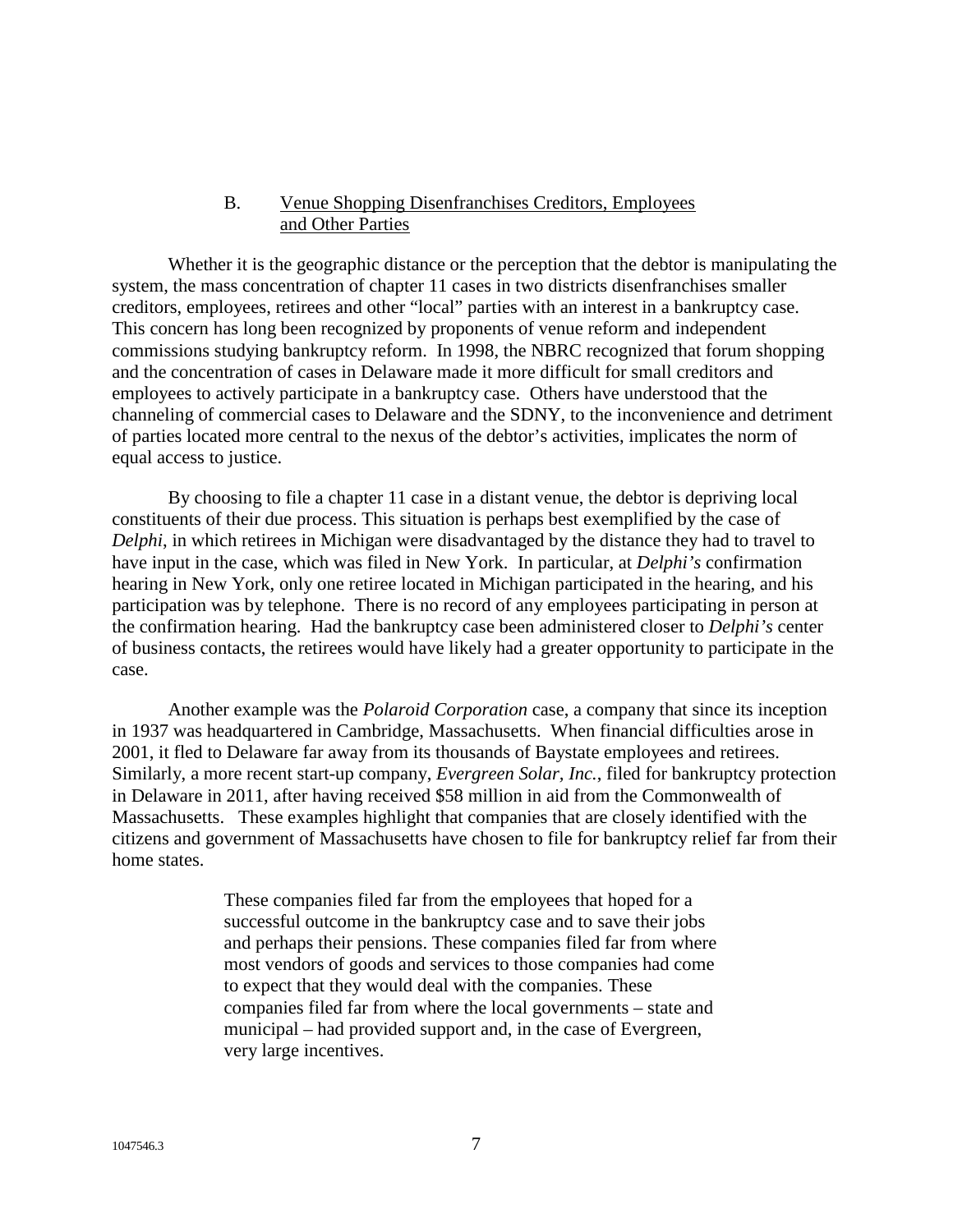As Chief Judge Bailey recognized in his testimony before Congress, if these cases had stayed home in Massachusetts, stakeholders, large and small, would have had an opportunity to participate in the proceedings. "At a minimum, stakeholders would have received notices that told them that they could participate in the proceeding at a courthouse near where they live and work before a judge that lives in the same community as they do. This is to say there would have been the perception that their opportunity was real and accessible. And perception is often paramount." "The ability of smaller stakeholders to attend proceedings, or at least to feel they could if they so desired, is central to their belief that they are being dealt with fairly." This sentiment was shared by employees and retirees in *Patriot Coal*:

> Shirley Inman of Madison, W.V., is also anxiously awaiting word from Chapman. That's because Ms. Inman, who used to drive a truck at a coal mine, believes Patriot intends to strip her of the retiree benefits that pay for the heart medication that keeps her alive. She wants the company's lawyers to look her in the eye when they do it.

> "If someone is going to take my health care away from me, I think I ought to be able to watch them do it with my own eyes. And I think they ought to have to see me sitting there while they do it," Ms. Inman wrote in a letter this week.

Filing cases far from where the debtor conducts its business tilts the playing field toward financially sophisticated and represented parties who regularly appear in large bankruptcy cases, and away from smaller creditors. Creditors and parties in interest who are drawn into a bankruptcy and who do not regularly ply in the bankruptcy process lack the time and the financial resources to actively participate in a faraway venue. Creditors around the country are growing more and more frustrated and disillusioned with the bankruptcy system and the tendency of business debtors to file cases in faraway jurisdictions. The argument that in larger cases, creditors are spread out throughout the country and therefore no venue is convenient for everyone ignores creditor expectations. Vendors, employees, retirees, landlords and other parties doing business with a company understand and expect that they can be sued or may need to file suit in the state in which their customer, employer or business relationship is headquartered. They do not have a reasonable expectation that their substantive rights will be adjudicated in a district with no connection to the debtor's principal place of business or assets.

Unlike regular lawsuits, bankruptcy cases are proceedings that affect a myriad number of parties who must either participate or have their legal rights materially affected, and perhaps even lost. To operate effectively, a creditor or party in interest must have legal representation to navigate the bankruptcy issues. It is a burden to do so when the venue for a case is not near the locus of a creditor's relationship with the debtor. Many creditors find it very expensive to hire counsel in Delaware or the SDNY—especially in Delaware with its requirement that Delaware lawyers must appear in court. While electronic filing has in some respects reduced the burden of participating in a case, it has not eliminated the need to appear at hearings and present evidence. Forcing a creditor to protect its interests or defend a preference in a distant venue adds considerable cost and time to meaningfully participate in the case, and can often result in the creditor too readily compromising its rights to avoid the costs. Although compromise is a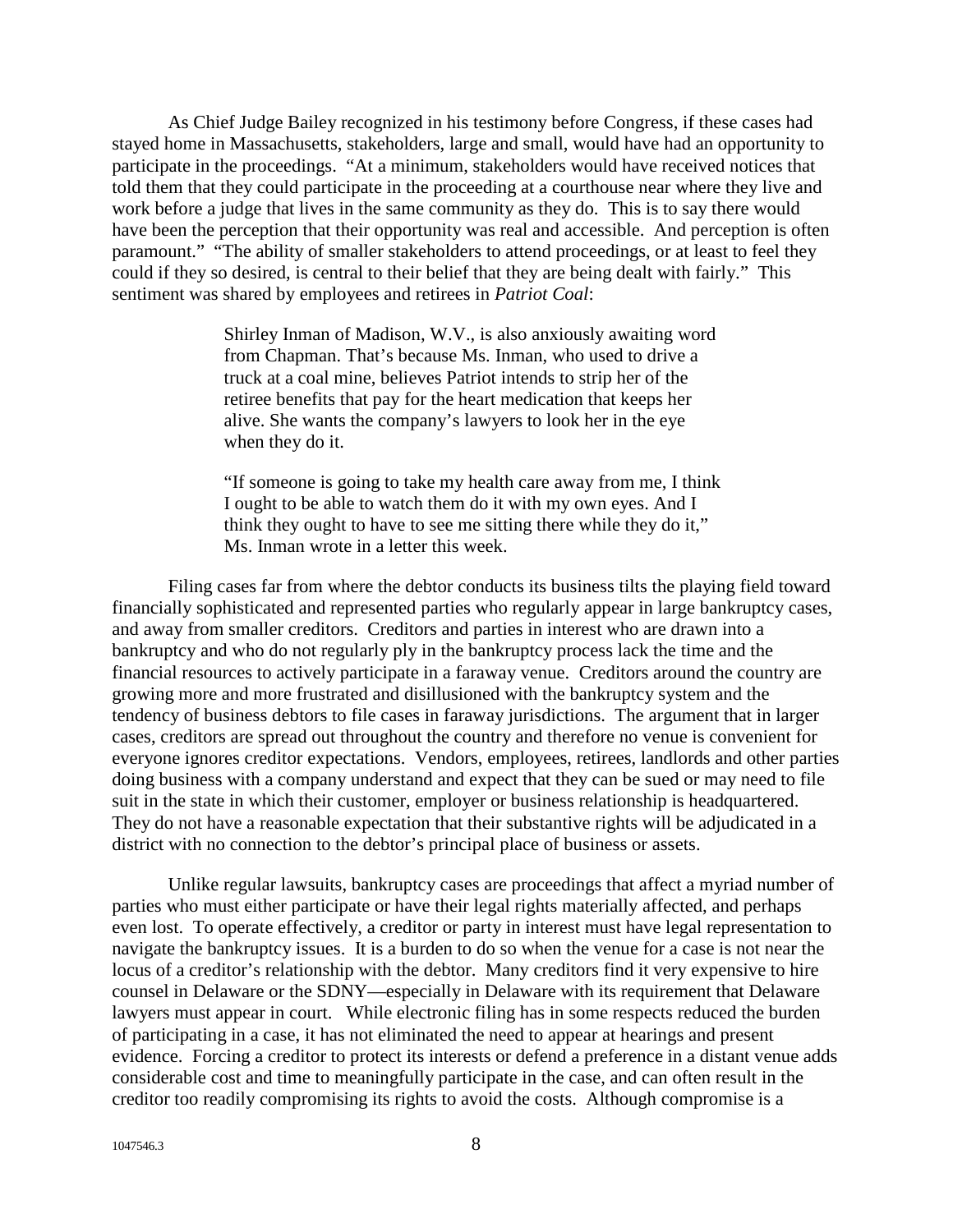worthy goal, inducing early compromises by burdening a party with excessive costs breeds suspicion that the system is rigged in favor of debtors and those parties aligned with debtors.

Federal bankruptcy courts were established in each state to provide direct access by citizens and to support principles of federalism. These principles should be respected, not overridden, by lax venue rules that permit excessive forum shopping by debtors.

### C. The Centralization of Cases in Two Districts Impairs the Evolution of Bankruptcy Law

The concentration of business filings in Delaware and SDNY has enabled them to become a duopoly on chapter 11 jurisprudence. By capturing a large swath of large and middle market cases, these two districts have become magnet courts controlling the creation and evolution of chapter 11 bankruptcy law. This is a problem. "A cornerstone of our judicial system is that the law be subject to a variety of interpretations at the trial level . . . ." When decisions are made by a select few judges, the system breaks down. "Without discourse, the review process ceases." Debtors may be selecting Delaware and the SDNY as their preferred choice of venue to voice approval of those courts' interpretation of bankruptcy issues. However, there is no assurance that these interpretations of the law are the only correct ones. Absent the benefit of contrary views from other courts, these decisions may be left unchallenged "and are actually strengthened by repeated application to a long string of cases" filed in the same district.

The absence of checks and balances may be more exacerbated when judges consider predictability and consistency within a district as important justifications to support a particular holding. The Code provides for a national bankruptcy court system. "Like the federal judicial system as a whole, the evolution of the law benefits from the input of judges from multiple jurisdictions, which over time reach consensus." Absent widespread input, legal discourse begins to decline, predictability becomes paramount and constituents (including the general public) become more disillusioned and indifferent.

Debtor in possession financing is an example of the impact on the development of jurisprudence when cases are concentrated in one or two districts leading to the same courts being asked repeatedly to enter substantially similar financing orders. In the first year of the financial crisis, private capital markets virtually froze. The few lenders providing debtor in possession financing began requiring more excessive and burdensome terms. Bankruptcy courts felt compelled to approve more expensive debtor in possession financing and enter orders containing extraordinary terms (e.g., roll ups, quick sales, excessive fees and interest rates, liens on avoidance recoveries, etc.). Thereafter, with the concentration of chapter 11 cases in two districts, the same judges in subsequent cases began seeing again and again their own prior orders or those of their colleagues containing the extraordinary terms that had once been relatively rare. By many accounts, extraordinary DIP financing terms became customary after 2009 even when financing was readily accessible. The Loan Syndication and Trading Association acknowledged that "to be sure, the terms of DIP loans are customized to the bankruptcy process." Had chapter 11 cases been more widely disseminated over the last few years, proposed DIP financing orders would have been scrutinized by a wider and more varied group of bankruptcy judges who would not have been bound to adhere to principles of predictability and consistency within a single judicial district. One could reasonably conclude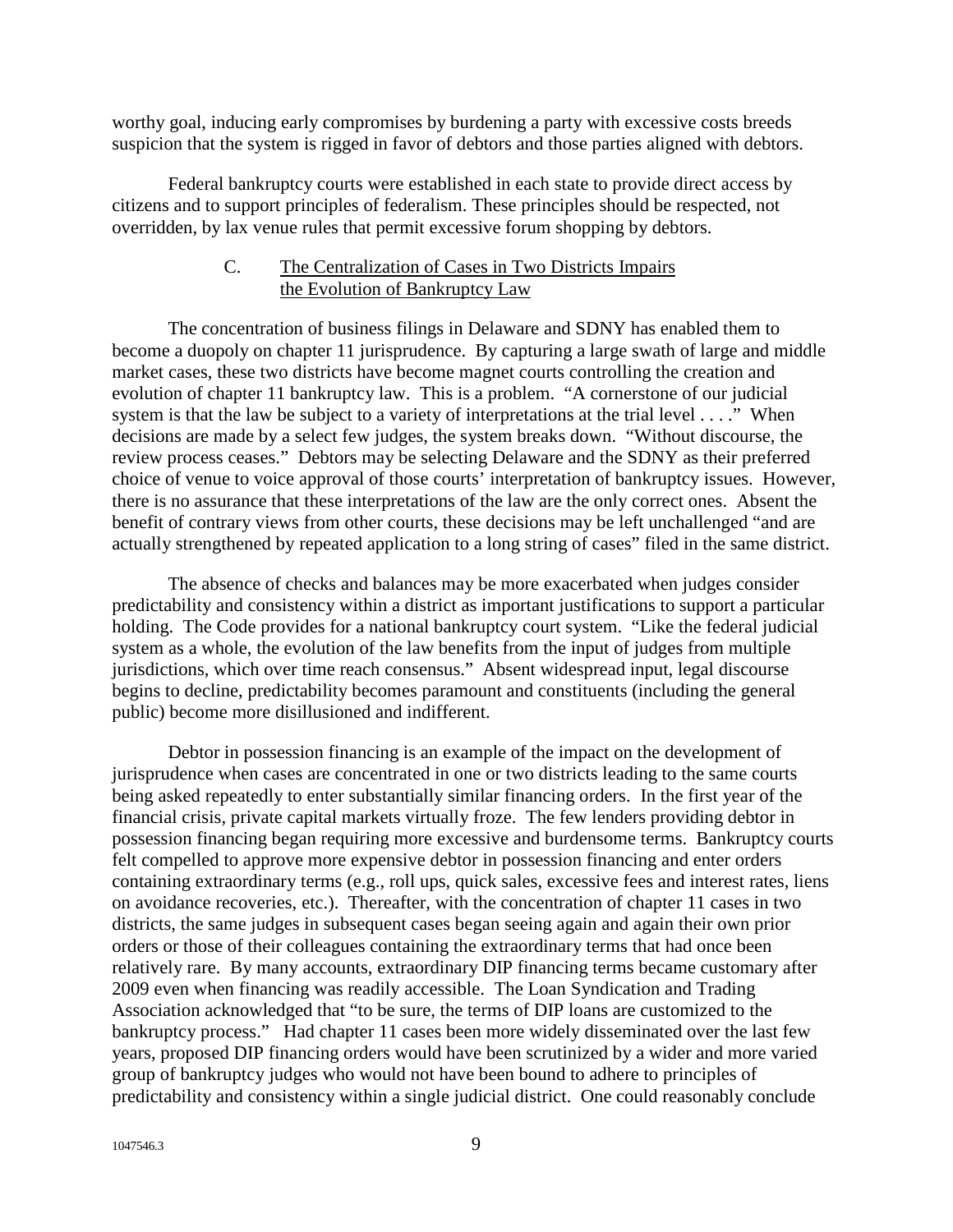that under those circumstances, the extraordinarily burdensome DIP financing provisions would not have become the norm after credit markets improved.

Many critics of venue reform advocate the need for one or two national courts to hear larger sophisticated cases and view the concentration of cases in Delaware and SDNY as filling this need. The flaw with this argument is that these "national courts" are not comprised of judges from around the country. Instead, they draw their judges from within the boundaries of their two respective cities (New York and Wilmington). Such uniformity likely impedes the evolution of bankruptcy jurisprudence, which benefits from diverse viewpoints and discourse. There is much to be said for the development of innovative case management techniques and legal interpretations from judges from around the nation. Venue reform would help achieve this goal by spreading chapter 11 cases more evenly around the country.

Lastly, there is no basis for the argument that judges and professionals in Delaware and SDNY are more experienced than their counterparts in the 92 other federal districts in administering large, complex chapter 11 cases. Bankruptcy judges and professionals in other districts are more than capable of administering complex chapter 11 cases. Indeed, the competency of the national bankruptcy bench was on display from 2000-2006 when 21 visiting judges from 15 states ably presided over approximately 50% of the chapter 11 cases filed in Delaware.

### **VII. A Final Word**

In an August 3, 2015 decision to transfer a bankruptcy case to the Southern District of California from the Northern District of Texas, Judge Russel F. Nelms highlighted the essential core of the bankruptcy venue debate: [viii](#page-11-7)

> So, what motivates local companies to file so far from their home base? Clearly, part of it is lawyer-driven for reasons that only those lawyers can purport to defend. I doubt, for example, that the president of Quicksilver, whose offices are a two-minute walk from this court, was the one who made the compelling argument that it would be much more convenient for the company if its bankruptcy case were filed 1,400 miles away.

> One might ask why we should care where a case is filed as long as the case is successful. The answer lies in the definition of "successful." Even in "successful" cases hard-working people lose jobs, have their retirement cut, or have their claims significantly compromised. And yet, most large cases today are filed with little or no thought given to whether small or medium-sized creditors can appear and be heard in those cases. Some are filed with a goal of precluding easy access to the court by small creditors, especially if those creditors are soon-to-be former employees.

> Individual citizens of this country interact with our judicial system primarily in two venues, the family courts and the bankruptcy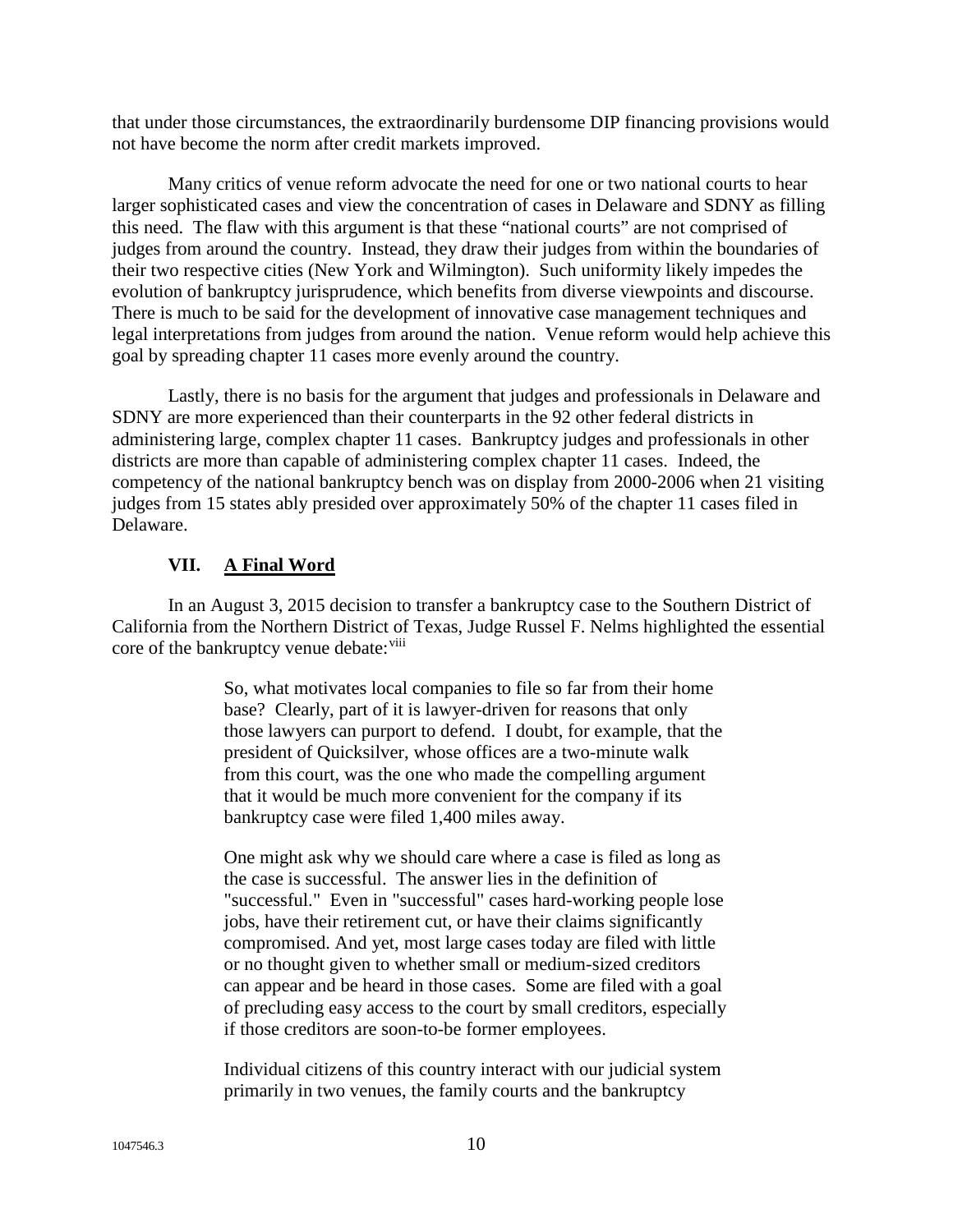courts. It is here where they see justice done or not done. And it is important that they have the opportunity to see it.

There is value in witnessing the messiness and frequent tedium of court proceedings. There is value in hearing someone argue why you are right and why you are wrong. There is value in watching a judge wrestle with uncomfortable issues that affect your livelihood. There is value in knowing that even though our judicial system is not perfect, those who serve it work hard to achieve what is fair, just, and right under the law.

No employee at Radio Shack's corporate headquarters took off from work early and walked the few short blocks to this court to observe any proceedings in that bankruptcy case. And that's a shame, not necessarily because the result would have been different, but because that employee might have felt a little better about the result and the system after seeing the sausage being made.

# **VIII. The Solution**

To solve the bankruptcy venue problem 28 U.S.C. §1408 should be amended as follows:

(a) Except as provided in section 1410 of this title, a case under title 11 may be commenced only in the district court for the district—

- (1) in which the domicile, residence, principal place of business in the United States, or principal assets in the United States, of the person or entity that is the subject of such case have been located for the one hundred and eighty days immediately preceding such commencement, or for a longer portion of such one-hundred-and-eighty-day period than the domicile, residence, or principal place of business, in the United States, or principal assets in the United States, of such person or entity were located in any other district; or
- (2) in which there is already pending a case under title 11 concerning an affiliate that directly or indirectly owns, controls, is the general partner, or holds 50 percent or more of the outstanding voting securities, of the person or entity that is the subject of such later filed case.

(b) For the purpose of this Section 1408, the domicile or residence of a person or entity other than an individual shall be the district in which such person or entity has its principal place of business or principal assets in the United States.

## **IX. Conclusion**

Amending the bankruptcy venue statute as suggested, will result in a better distribution of Chapter 11 cases across the country. This in turn will empower local courts, trustees, debtors, creditors and all the other professionals in solving economic problems of the businesses and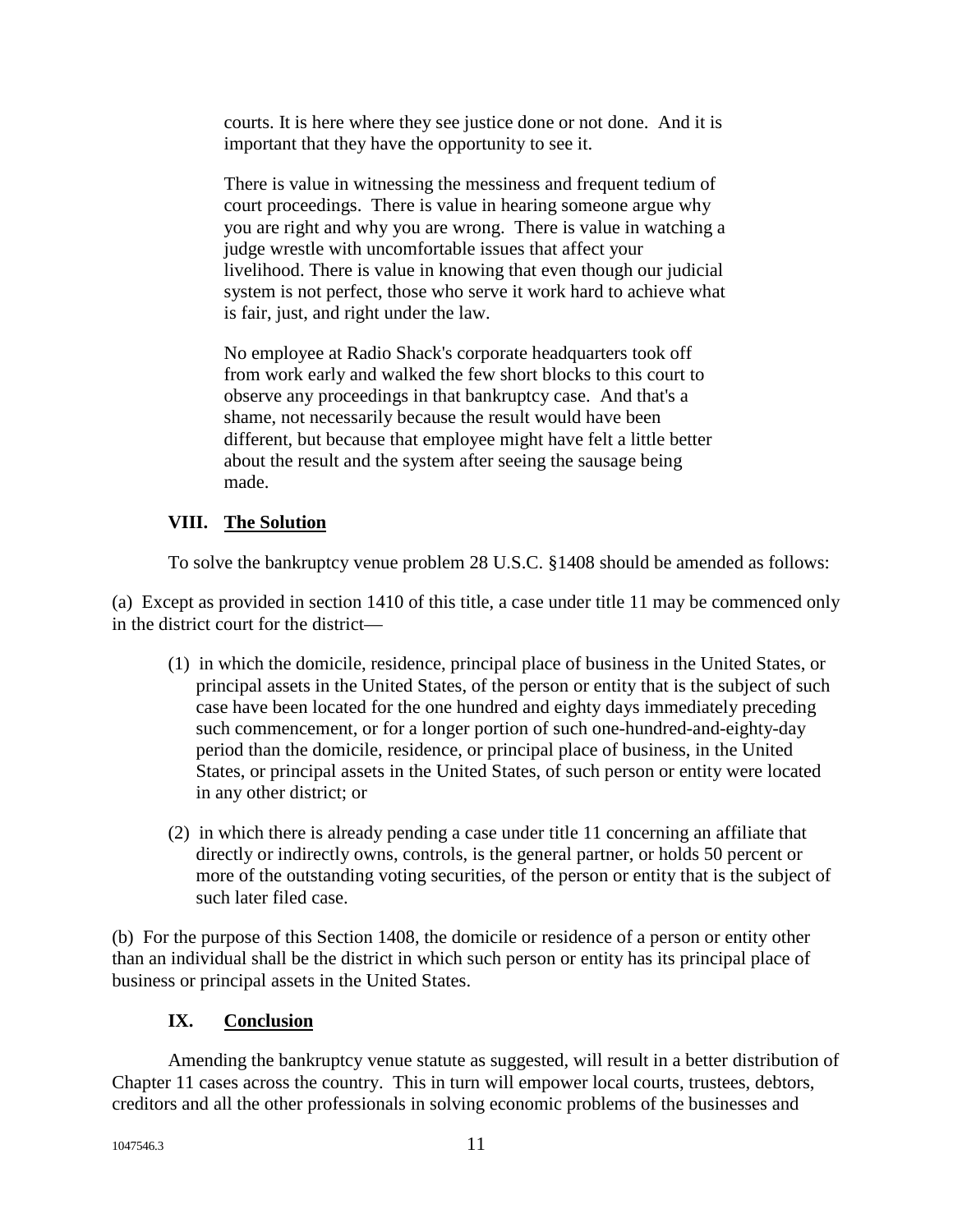other institutions most relevant to them. The result should be a better reorganization process and results. Large debtors and financial institutions, with their counsel and professionals, will continue to be able to lead and participate in bankruptcy cases, wherever filed. At first there very may well be litigation to clarify the more limited venue choices of principal place of business or the location of the principal assets under the amended venue statute. But it is certain that the resulting decisions will bring back the reorganization process to the communities and regions where the debtor's operations matter the most – the creditors, employees and retirees of "Main Street".

#### Endnotes

<span id="page-11-3"></span>iv National Bankruptcy Review Commission, Id., p 765.

<span id="page-11-4"></span><sup>v</sup> Chapter 11 Bankruptcy Venue Reform Act of 2011 Report on Hearing Before the Subcommittee on Courts, Commercial and Administrative Law of the Committee on the Judiciary, House of Representatives, 112<sup>th</sup> Congress, First Session on H.R. 2533, September 8, 2011, Serial No. 112-88.

<span id="page-11-5"></span>vi Douglas Rosner, "Venue Fairness Written Statement on Behalf of National Ad Hoc Group of Bankruptcy Practitioners in Support of Venue Fairness Submitted in Support of Testimony of Douglas Rosner Before the ABI Commission to Study the Reform of Chapter 11", ABI Field Hearing, Jay Westbrook Bankruptcy Conference, November 22, 2013, Austin Texas.

<span id="page-11-6"></span>vii See *contra*, "James Patton's Statement, ABI Commission to Study Reform of Chapter 11", November 22, 2013, Austin, Texas for a comprehensive practitioner's presentation in support of the status quo of current bankruptcy venue laws.

<span id="page-11-7"></span>viii *In re The Crosby National Golf Club, LLC*, Case No. 15-41545 in the United States Bankruptcy Court for the Northern District of Texas, Fort Worth Division, Memorandum Opinion in Support of Order Granting Motion of the Crosby Estate at Rancho Santa Fe Master Association to Transfer Venue to Southern District of California, [Docket Doc. No. 187], August 3, 2015, pp 12-13.

**Copies of all papers cited in this article can be found at: [http://www.clla.org/resources/venue\\_reform.cfm](http://www.clla.org/resources/venue_reform.cfm)**

<span id="page-11-0"></span><sup>&</sup>lt;sup>i</sup> National Bankruptcy Review Commission Final Report, pp 766-768 (1997).  $\overline{a}$ 

<span id="page-11-2"></span><span id="page-11-1"></span>ii American Bankruptcy Institute – Commission to Study the Reform of Chapter 11 pp 311-312 (2014) iii Steven Rhodes, "The Baffling Rejection of Venue Reform by the ABI Chapter 11 Reform Commission", the *Wall Street Journal*, February 9, 2015.